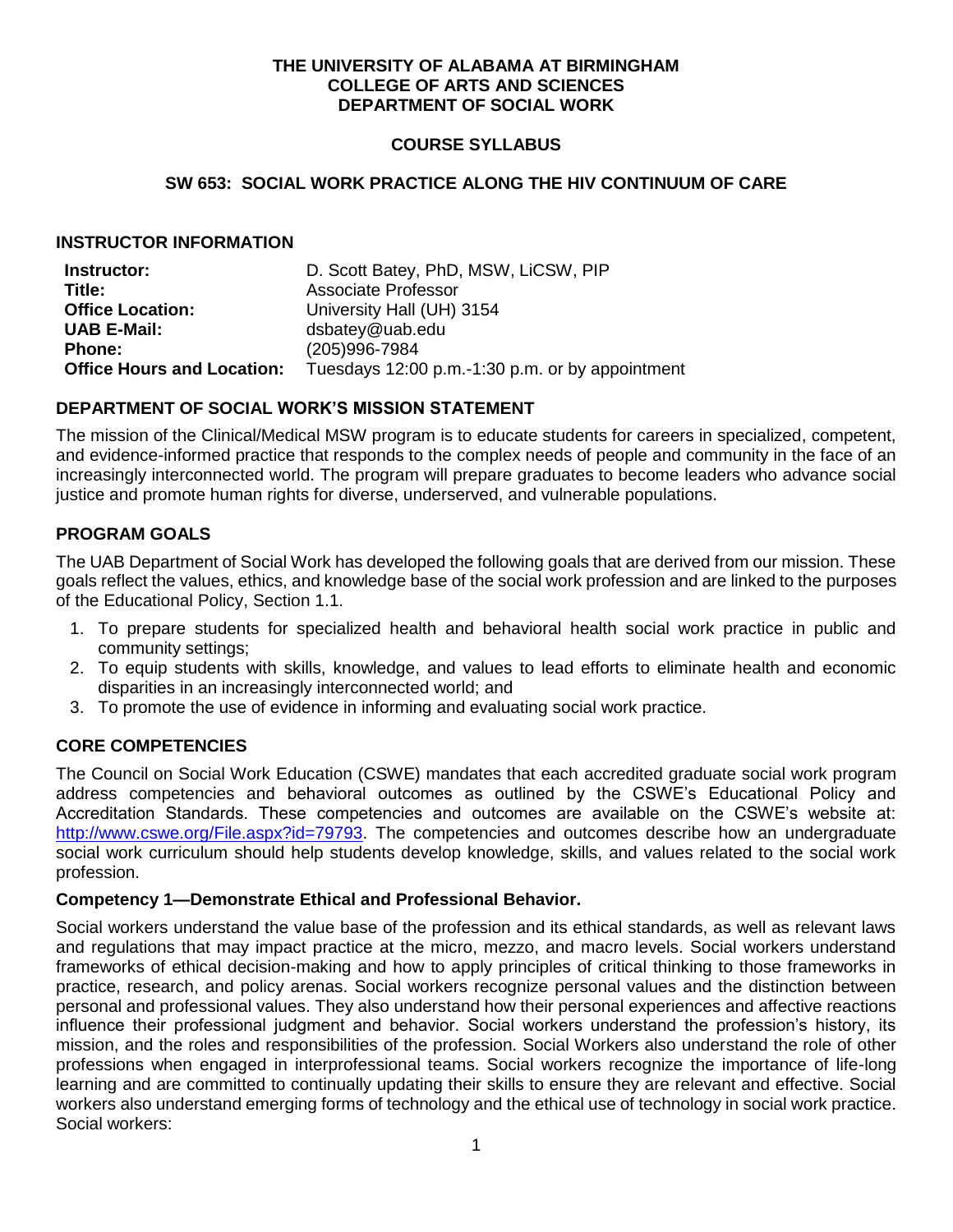- Make ethical decisions by applying the standards of the NASW Code of Ethics, relevant laws and regulations, models for ethical decision-making, ethical conduct of research, and additional codes of ethics as appropriate to context;
- Use reflection and self-regulation to manage personal values and maintain professionalism in practice situations;
- Demonstrate professional demeanor in behavior, appearance, and oral, written, and electronic communication;
- Use technology ethically and appropriately to facilitate practice outcomes; and
- Use supervision and consultation to guide professional judgment and behavior.

# **Competency 2—Engage Diversity and Difference in Practice.**

Social workers understand how diversity and difference characterize and shape the human experience and are critical to the formation of identity. The dimensions of diversity are understood as the intersectionality of multiple factors including, but not limited to, age, class, color, culture, disability and ability, ethnicity, gender, gender identity and expression, immigration status, marital status, political ideology, race, religion/spirituality, sex, sexual orientation, and tribal sovereign status. Social workers understand that, as a consequence of difference, a person's life experiences may include oppression, poverty, marginalization, and alienation as well as privilege, power, and acclaim. Social workers also understand the forms and mechanisms of oppression and discrimination and recognize the extent to which a culture's structures and values, including social, economic, political, and cultural exclusions, may oppress, marginalize, alienate, or create privilege and power. Social workers:

- Apply and communicate understanding of the importance of diversity and difference in shaping life experiences in practice at the micro, mezzo, and macro levels;
- Present themselves as learners and engage clients and constituencies as experts of their own experiences; and
- Apply self-awareness and self-regulation to manage the influence of personal biases and values in working with diverse clients and constituencies.

#### **Competency 3—Advance Human Rights and Social, Economic, and Environmental Justice.**

Social workers understand that every person regardless of position in society has fundamental human rights such as freedom, safety, privacy, an adequate standard of living, health care, and education. Social workers understand the global interconnections of oppression and human rights violations and are knowledgeable about theories of human need and social justice and strategies to promote social and economic justice and human rights. Social workers understand strategies designed to eliminate oppressive structural barriers to ensure that social goods, rights, and responsibilities are distributed equitably and that civil, political, environmental, economic, social, and cultural human rights are protected. Social workers:

- Apply their understanding of social, economic, and environmental justice to advocate for human rights at the individual and system levels; and
- Engage in practices that advance social, economic, and environmental justice.

#### **Competency 4—Engage in Practice-informed Research and Research-informed Practice.**

Social workers understand quantitative and qualitative research methods and their respective roles in advancing a science of social work and in evaluating their practice. Social workers know the principles of logic, scientific inquiry, and culturally informed and ethical approaches to building knowledge. Social workers understand that evidence that informs practice derives from multi-disciplinary sources and multiple ways of knowing. They also understand the processes for translating research findings into effective practice. Social workers:

- Use practice experience and theory to inform scientific inquiry and research;
- Apply critical thinking to engage in analysis of quantitative and qualitative research methods and research findings; and
- Use and translate research evidence to inform and improve practice, policy, and service delivery.

#### **Competency 5—Engage in Policy Practice.**

Social workers understand that human rights and social justice, as well as social welfare and services, are mediated by policy and its implementation at the federal, state, and local levels. Social workers understand the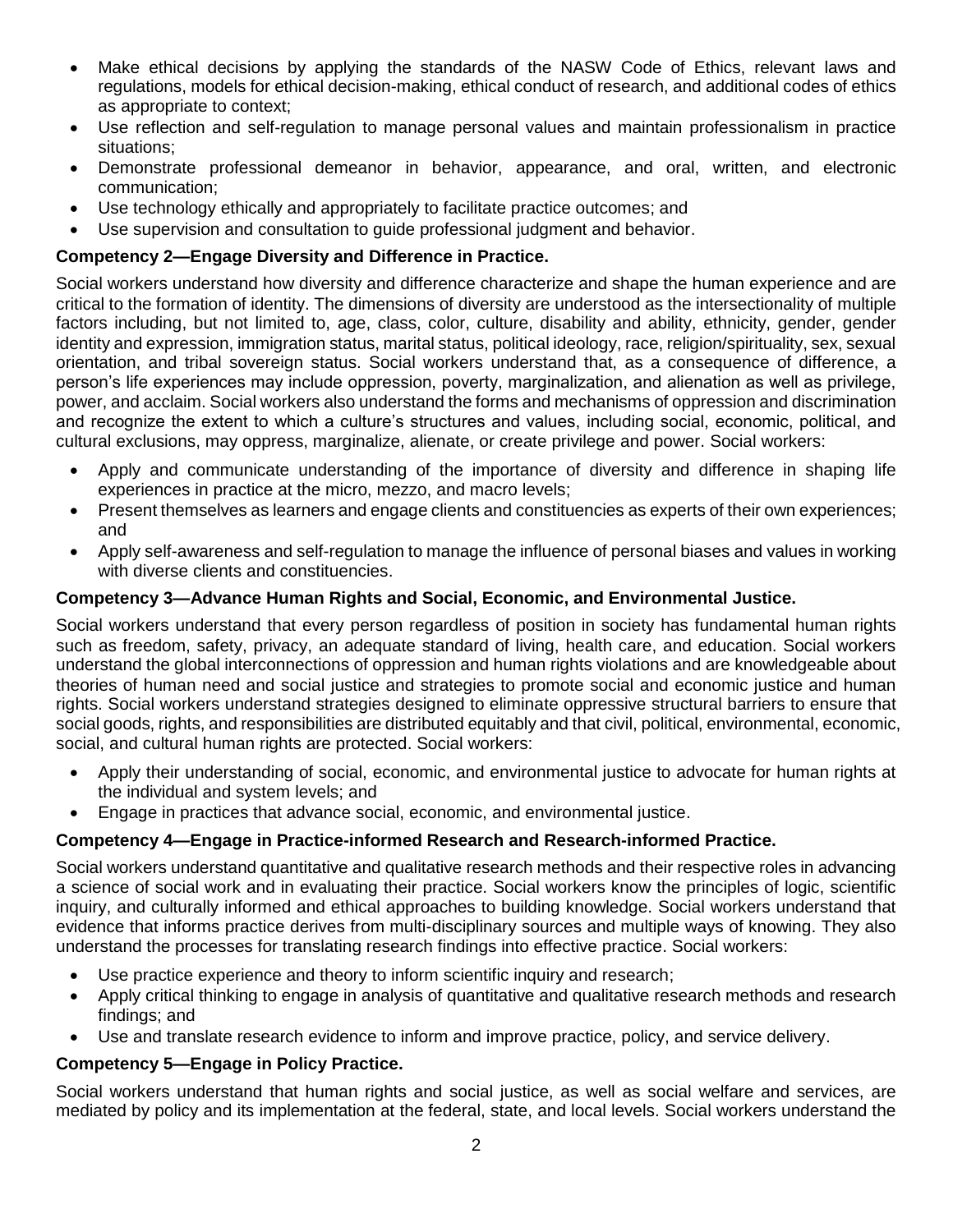history and current structures of social policies and services, the role of policy in service delivery, and the role of practice in policy development. Social workers understand their role in policy development and implementation within their practice settings at the micro, mezzo, and macro levels, and they actively engage in policy practice to effect change within those settings. Social workers recognize and understand the historical, social, cultural, economic, organizational, environmental, and global influences that affect social policy. They are also knowledgeable about policy formulation, analysis, implementation, and evaluation. Social workers:

- Identify social policy at the local, state, and federal level that impacts well-being, service delivery, and access to social services;
- Assess how social welfare and economic policies impact the delivery of and access to social services; and
- Apply critical thinking to analyze, formulate, and advocate for policies that advance human rights and social, economic, and environmental justice.

#### **Competency 6—Engage with Individuals, Families, Groups, Organizations, and Communities.**

Social workers understand that engagement is an ongoing component of the dynamic and interactive process of social work practice with, and on behalf of, diverse individuals, families, groups, organizations, and communities. Social workers value the importance of human relationships. Social workers understand theories of human behavior and the social environment and critically evaluate and apply this knowledge to facilitate engagement with clients and constituencies, including individuals, families, groups, organizations, and communities. Social workers understand strategies to engage diverse clients and constituencies to advance practice effectiveness. Social workers understand how their personal experiences and affective reactions may impact their ability to effectively engage with diverse clients and constituencies. Social workers value principles of relationship-building and interprofessional collaboration to facilitate engagement with clients, constituencies, and other professionals as appropriate. Social workers:

- Apply knowledge of human behavior and the social environment, person-in-environment, and other multidisciplinary theoretical frameworks to engage with clients and constituencies; and
- Use empathy, reflection, and interpersonal skills to effectively engage diverse clients and constituencies.

# **Competency 7—Assess Individuals, Families, Groups, Organizations, and Communities.**

Social workers understand that assessment is an ongoing component of the dynamic and interactive process of social work practice with, and on behalf of, diverse individuals, families, groups, organizations, and communities. Social workers understand theories of human behavior and the social environment and critically evaluate and apply this knowledge in the assessment of diverse clients and constituencies, including individuals, families, groups, organizations, and communities. Social workers understand methods of assessment with diverse clients and constituencies to advance practice effectiveness. Social workers recognize the implications of the larger practice context in the assessment process and value the importance of interprofessional collaboration in this process. Social workers understand how their personal experiences and affective reactions may affect their assessment and decision making. Social workers:

- Collect and organize data and apply critical thinking to interpret information from clients and constituencies;
- Apply knowledge of human behavior and the social environment, person-in-environment, and other multidisciplinary theoretical frameworks in the analysis of assessment data from clients and constituencies;
- Develop mutually agreed-on intervention goals and objectives based on the critical assessment of strengths, needs, and challenges within clients and constituencies; and
- Select appropriate intervention strategies based on the assessment, research knowledge, and values and preferences of clients and constituencies.

#### **Competency 8—Intervene with Individuals, Families, Groups, Organizations, and Communities.**

Social workers understand that intervention is an ongoing component of the dynamic and interactive process of social work practice with, and on behalf of, diverse individuals, families, groups, organizations, and communities. Social workers are knowledgeable about evidence informed interventions to achieve the goals of clients and constituencies, including individuals, families, groups, organizations, and communities. Social workers understand theories of human behavior and the social environment and critically evaluate and apply this knowledge to effectively intervene with clients and constituencies. Social workers understand methods of identifying, analyzing, and implementing evidence-informed interventions to achieve client and constituency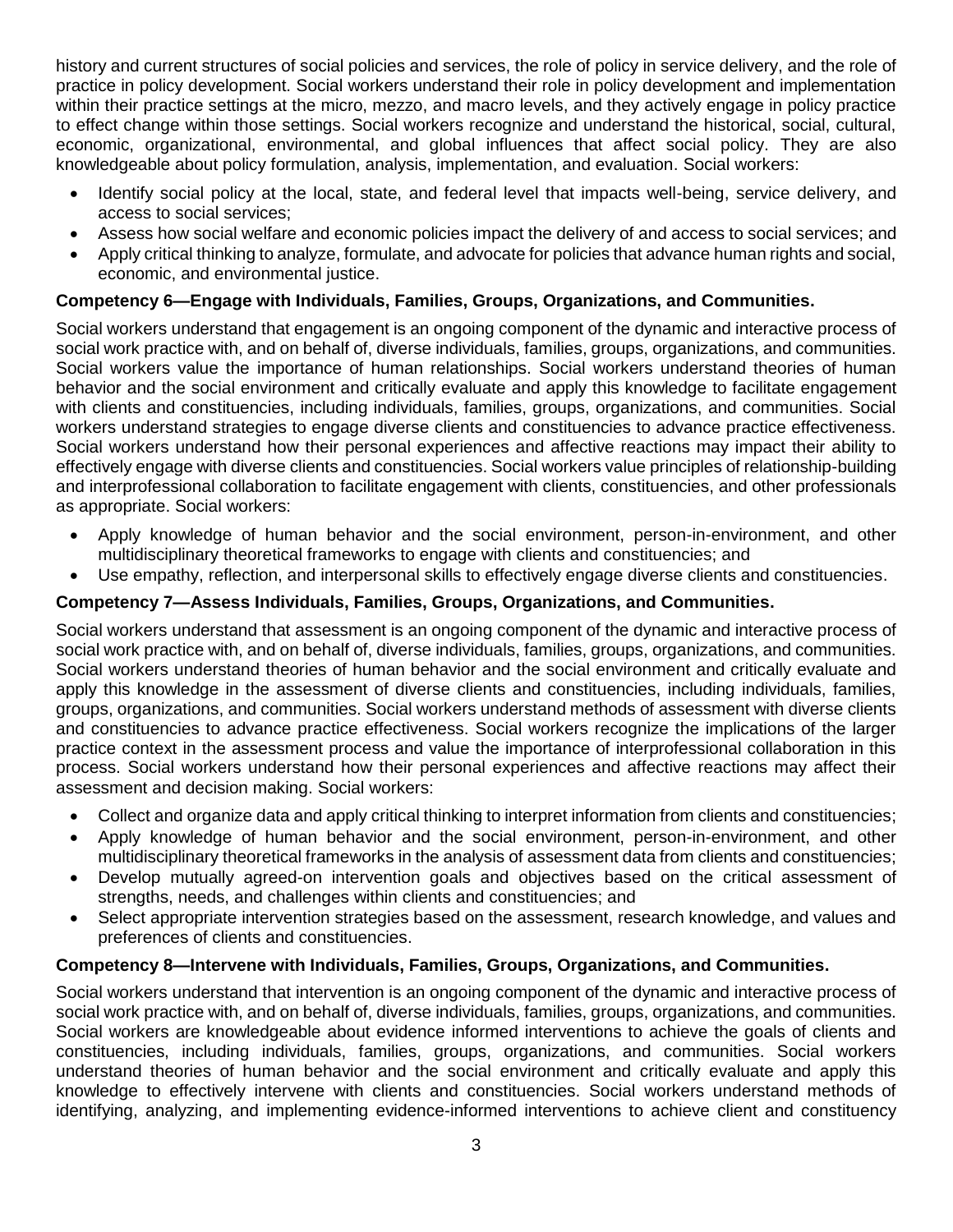goals. Social workers value the importance of interprofessional teamwork and communication in interventions, recognizing that beneficial outcomes may require interdisciplinary, interprofessional, and interorganizational collaboration. Social workers:

- Critically choose and implement interventions to achieve practice goals and enhance capacities of clients and constituencies;
- Apply knowledge of human behavior and the social environment, person-in-environment, and other multidisciplinary theoretical frameworks in interventions with clients and constituencies;
- Use interprofessional collaboration as appropriate to achieve beneficial practice outcomes;
- Negotiate, mediate, and advocate with and on behalf of diverse clients and constituencies; and
- Facilitate effective transitions and endings that advance mutually agreed-on goals.

#### **Competency 9—Evaluate Practice with Individuals, Families, Groups, Organizations, and Communities.**

Social workers understand that evaluation is an ongoing component of the dynamic and interactive process of social work practice with, and on behalf of, diverse individuals, families, groups, organizations and communities. Social workers recognize the importance of evaluating processes and outcomes to advance practice, policy, and service delivery effectiveness. Social workers understand theories of human behavior and the social environment and critically evaluate and apply this knowledge in evaluating outcomes. Social workers understand qualitative and quantitative methods for evaluating outcomes and practice effectiveness. Social workers:

- Select and use appropriate methods for evaluation of outcomes;
- Apply knowledge of human behavior and the social environment, person-in-environment, and other multidisciplinary theoretical frameworks in the evaluation of outcomes;
- Critically analyze, monitor, and evaluate intervention and program processes and outcomes; and
- Apply evaluation findings to improve practice effectiveness at the micro, mezzo, and macro levels.

# **COURSE DESCRIPTION**

This course is designed to examine the field of HIV/AIDS and will acquaint students with the basic and most advanced facts about HIV/AIDS. It will take different approaches to introduce students to the impact of HIV infection and AIDS on the individual, family, society, and institutions that provide care and will sensitize students to the challenges that HIV/AIDS has generated in public health, social policy, and social service delivery. The course is especially framed by the HIV Continuum of Care which illustrates related social work HIV practice from prevention and testing to linkage to primary medical care, retention in care, and viral suppression. Social work students will have an opportunity to explore their own beliefs, values, and approaches to the issues regarding HIV/AIDS, in addition to the cultural, political, social, legal, ethical, spiritual, and public health issues and the perspectives of people living with HIV infection that are needed to inform practice and policy.

#### **PREREQUISITES: SW 510, SW 610**

#### **CREDIT: 3 hours**

#### **COURSE OBJECTIVES**

At the conclusion of this course, students are expected to be able to: (C2, C4, C6, C7, C8, C9)

- 1. Incorporate issues around working with diverse populations into prevention and treatment of persons affected by HIV. (C2)
- 2. Translate and implement evidence-based models of prevention and treatment to persons living with HIV.  $(C4)$ .
- 3. Engage, assess, intervene and evaluate in evidence-based practice for persons living with HIV, including individuals, families, groups, organizations and communities. (C6, C7, C8, C9)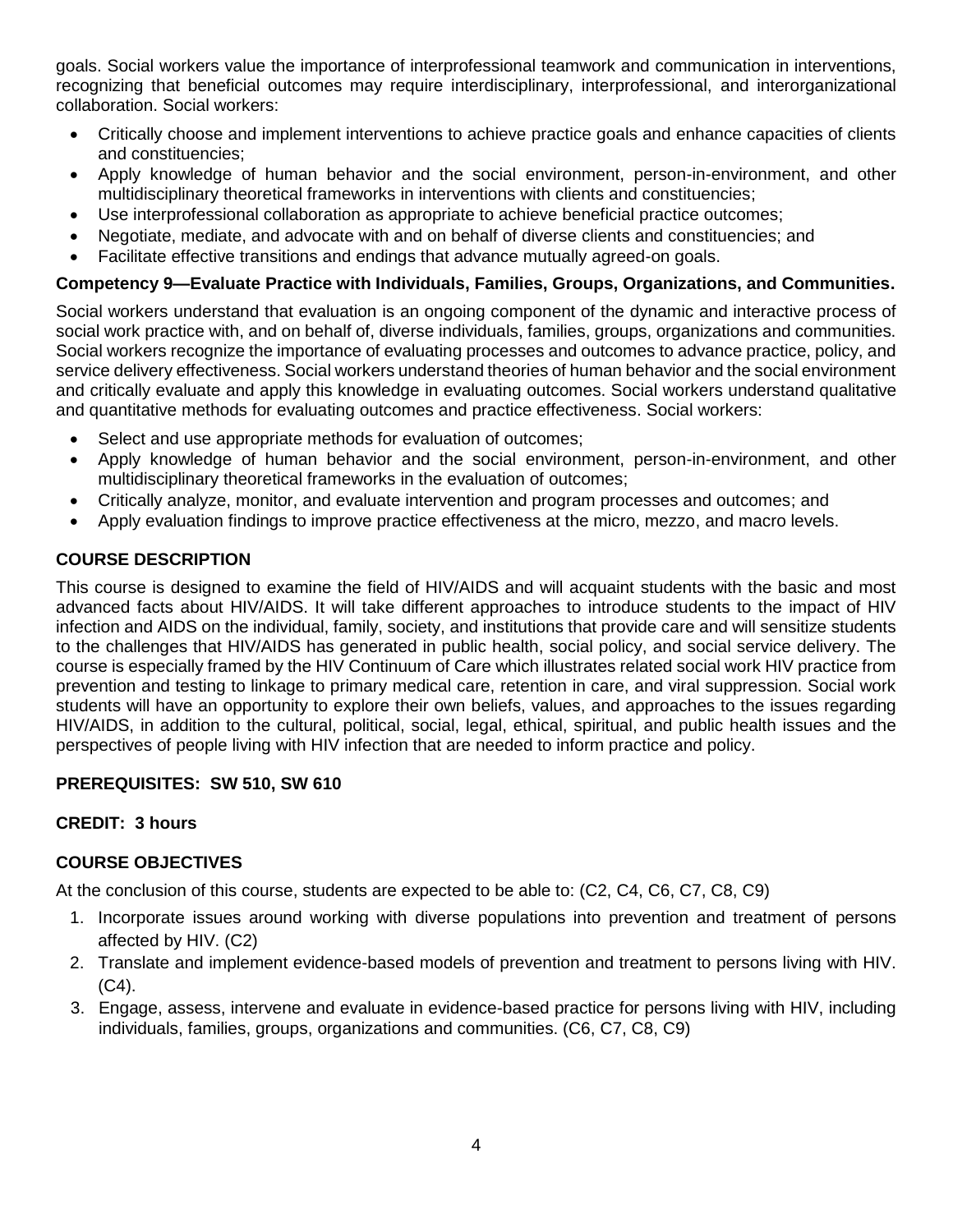# **RELATIONSHIP TO SOCIAL WORK CURRICULUM**

This course is an elective within the advanced curriculum in the health and behavioral health concentration. This course addresses the core competencies of engaging diversity and difference in practice; engaging, assessing, intervening, and evaluating practice with individuals, families, groups, organizations, and communities.

# **COURSE MATRIX**

- o Competency 2 Engage Diversity and Difference in Practice
- $\circ$  Competency 4 Engage in Practice-informed Research and Research-informed Practice
- o Competency 6 Engage with Individuals, Families, Groups, Organizations, and Communities
- $\circ$  Competency 7 Assess Individuals, Families, Groups, Organizations, and Communities
- $\circ$  Competency 8 Intervene with Individuals, Families, Groups, Organizations, and Communities
- $\circ$  Competency 9 Evaluate Practice with Individuals, Families, Groups, Organizations, and Communities

| <b>COMPETENCIES AND PRACTICE BEHAVIORS</b>                                                                                                                                        | <b>Course</b><br>Content/<br><b>Assignment</b>                                  | <b>Dimensions</b>                                                                                              |
|-----------------------------------------------------------------------------------------------------------------------------------------------------------------------------------|---------------------------------------------------------------------------------|----------------------------------------------------------------------------------------------------------------|
| 2. Engage Diversity and Difference in Practice                                                                                                                                    |                                                                                 |                                                                                                                |
| Apply and communicate understanding of the<br>importance of diversity and difference in shaping<br>life experiences in practice at the micro, mezzo,<br>and macro levels.         | Readings<br><b>Reaction Papers</b>                                              | Knowledge<br>Values<br>Cognitive/<br><b>Affective Processes</b>                                                |
| Present themselves as learners and engage clients<br>$\bullet$<br>and constituencies as experts of their own<br>experiences.                                                      | Readings<br><b>Reaction Papers</b>                                              | Knowledge<br>Values<br>Cognitive/<br><b>Affective Processes</b>                                                |
| self-regulation<br>Apply self-awareness and<br>to<br>$\bullet$<br>manage the influence of personal biases and<br>values in working with diverse clients<br>and<br>constituencies. | Readings<br><b>Reaction Papers</b>                                              | Knowledge<br>Values<br>Cognitive/<br><b>Affective Processes</b>                                                |
| 4. Engage in Practice-informed Research and Research-informed Practice                                                                                                            |                                                                                 |                                                                                                                |
| Use practice experience and theory to inform<br>scientific inquiry and research.                                                                                                  | <b>Reaction Papers</b><br>EB/EI<br>Intervention<br><b>Class</b><br>Presentation | Values<br>Cognitive/<br><b>Affective Processes</b><br><b>Skill</b><br>Cognitive/<br><b>Affective Processes</b> |
| Apply critical thinking to engage in analysis of<br>quantitative and qualitative research methods and<br>research findings.                                                       | <b>Reaction Papers</b><br>EB/EI<br>Intervention<br><b>Class</b><br>Presentation | Values<br>Cognitive/<br><b>Affective Processes</b><br><b>Skill</b><br>Cognitive/<br><b>Affective Processes</b> |
| Use and translate research evidence to inform and<br>improve practice, policy, and service delivery.                                                                              | <b>Reaction Papers</b><br>EB/EI<br>Intervention<br><b>Class</b><br>Presentation | Values<br>Cognitive/<br><b>Affective Processes</b><br><b>Skill</b><br>Cognitive/<br><b>Affective Processes</b> |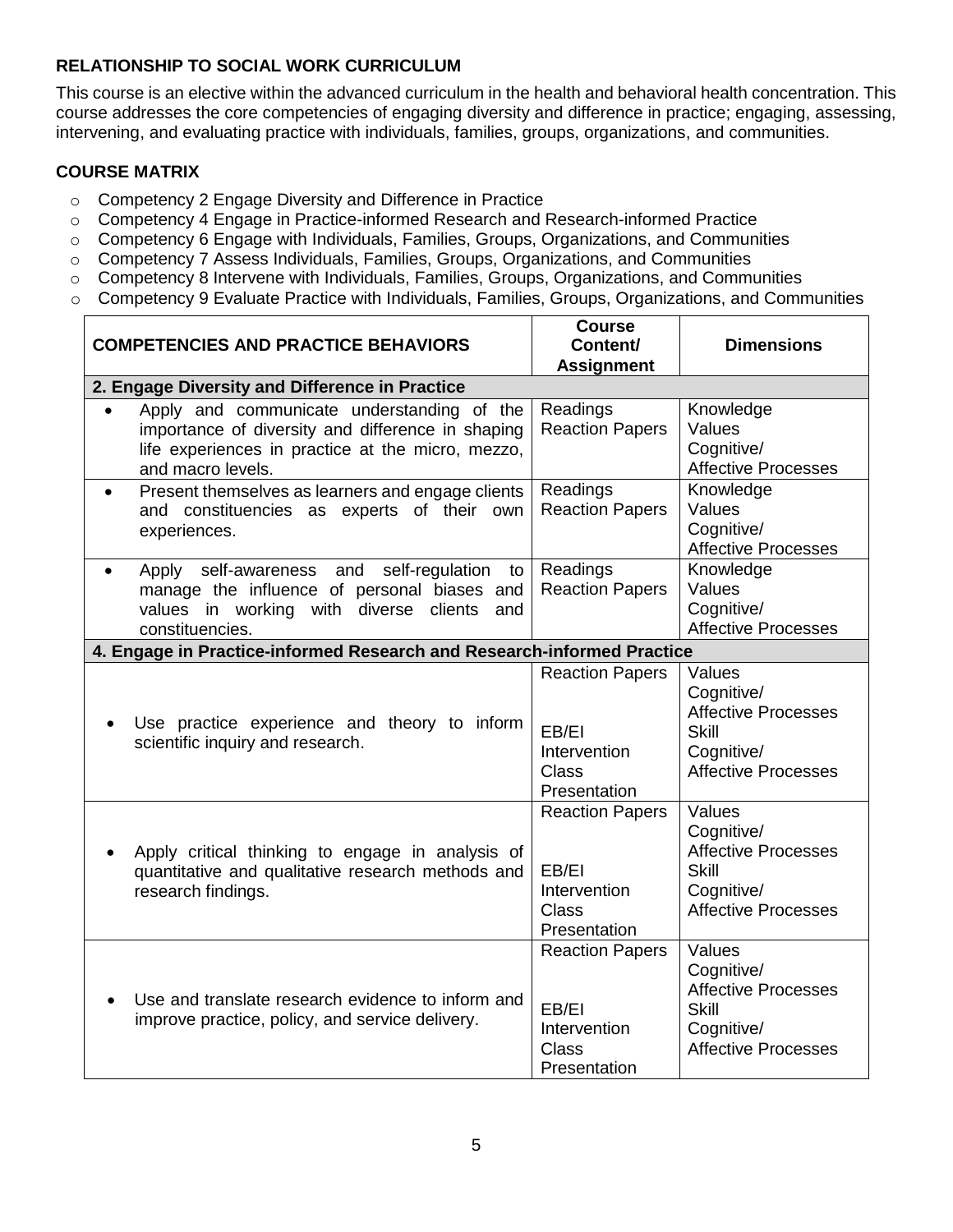|           | 6. Engage with Individuals, Families, Groups, Organizations, and Communities                                                                                                                                           |                                                                                                                      |                                                                                                                                          |  |
|-----------|------------------------------------------------------------------------------------------------------------------------------------------------------------------------------------------------------------------------|----------------------------------------------------------------------------------------------------------------------|------------------------------------------------------------------------------------------------------------------------------------------|--|
|           | Apply knowledge of human behavior and the social<br>environment, person-in-environment, and other<br>multidisciplinary theoretical frameworks to engage<br>with clients and constituencies.                            | Readings<br><b>Guest Speakers</b><br>EB/EI<br>Intervention<br><b>Class</b><br>Presentation                           | Knowledge<br>Knowledge<br><b>Skill</b><br>Cognitive/<br><b>Affective Processes</b>                                                       |  |
|           | Use empathy, reflection, and interpersonal skills to<br>effectively engage diverse clients and<br>constituencies.                                                                                                      | <b>Reaction Papers</b><br>EB/EI<br>Intervention<br><b>Class</b><br>Presentation                                      | Values<br>Cognitive/<br><b>Affective Processes</b><br><b>Skill</b><br>Cognitive/<br><b>Affective Processes</b>                           |  |
|           | 7. Assess Individuals, Families, Groups, Organizations, and Communities                                                                                                                                                |                                                                                                                      |                                                                                                                                          |  |
|           | Collect and organize data, and apply critical<br>thinking to interpret information from clients and<br>constituencies.                                                                                                 | Readings<br><b>Guest Speakers</b><br><b>Reaction Papers</b><br>EB/EI<br>Intervention<br><b>Class</b><br>Presentation | Knowledge<br>Knowledge<br>Values<br>Cognitive/<br><b>Affective Processes</b><br><b>Skill</b><br>Cognitive/<br><b>Affective Processes</b> |  |
| $\bullet$ | Apply knowledge of human behavior and the social<br>environment, person-in-environment, and other<br>multidisciplinary theoretical frameworks in the<br>analysis of assessment data from clients and<br>constituencies | Readings<br><b>Guest Speakers</b><br>EB/EI<br>Intervention<br><b>Class</b><br>Presentation                           | Knowledge<br>Knowledge<br><b>Skill</b><br>Cognitive/<br><b>Affective Processes</b>                                                       |  |
| $\bullet$ | Develop mutually agreed-on intervention goals and<br>objectives based on the critical assessment of<br>strengths, needs, and challenges within clients and<br>constituencies.                                          | Readings<br><b>Guest Speakers</b>                                                                                    | Knowledge<br>Knowledge                                                                                                                   |  |
|           | Select appropriate intervention strategies based on<br>the assessment, research knowledge, and values<br>and preferences of clients and constituencies.                                                                | EB/EI<br>Intervention<br><b>Class</b><br>Presentation                                                                | <b>Skill</b><br>Cognitive/<br><b>Affective Processes</b>                                                                                 |  |
|           | 8. Intervene with Individuals, Families, Groups, Organizations, and Communities                                                                                                                                        |                                                                                                                      |                                                                                                                                          |  |
|           | Critically choose and implement interventions to<br>achieve practice goals and enhance capacities of<br>clients and constituencies                                                                                     | EB/EI<br>Intervention<br><b>Class</b><br>Presentation                                                                | <b>Skill</b><br>Cognitive/<br><b>Affective Processes</b>                                                                                 |  |
| $\bullet$ | Apply knowledge of human behavior and the social<br>environment, person-in-environment, and other<br>multidisciplinary theoretical frameworks in<br>interventions with clients and constituencies.                     | Readings<br><b>Guest Speakers</b><br>EB/EI<br>Intervention<br>Class<br>Presentation                                  | Knowledge<br>Knowledge<br><b>Skill</b><br>Cognitive/<br><b>Affective Processes</b>                                                       |  |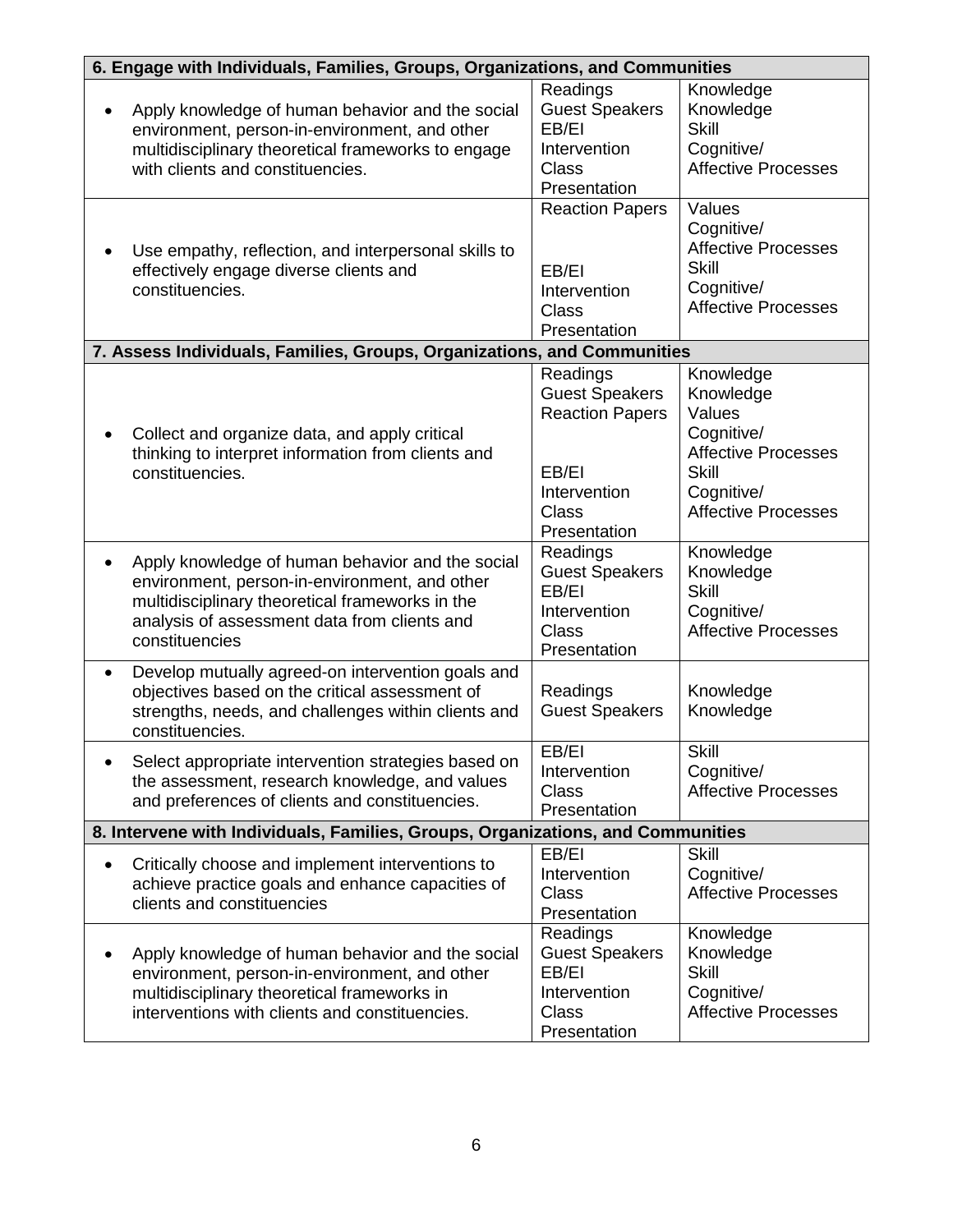|           | Use inter-professional collaboration as appropriate<br>to achieve beneficial practice outcomes                                                                                  | <b>Guest Speakers</b><br>EB/EI<br>Intervention<br><b>Class</b><br>Presentation             | Knowledge<br><b>Skill</b><br>Cognitive/<br><b>Affective Processes</b>              |
|-----------|---------------------------------------------------------------------------------------------------------------------------------------------------------------------------------|--------------------------------------------------------------------------------------------|------------------------------------------------------------------------------------|
| $\bullet$ | Negotiate, mediate, and advocate with and on<br>behalf of diverse clients and constituencies.                                                                                   | Readings<br><b>Guest Speakers</b>                                                          | Knowledge<br>Knowledge                                                             |
| $\bullet$ | Facilitate effective transitions and endings that<br>advance mutually agreed-on goals.                                                                                          | Readings<br><b>Guest Speakers</b>                                                          | Knowledge<br>Knowledge                                                             |
|           | 9. Evaluate Practice with Individuals, Families, Groups, Organizations, and Communities                                                                                         |                                                                                            |                                                                                    |
|           | Select and use appropriate methods for evaluation<br>of outcomes.                                                                                                               | EB/EI<br>Intervention<br><b>Class</b><br>Presentation                                      | <b>Skill</b><br>Cognitive/<br><b>Affective Processes</b>                           |
|           | Apply knowledge of human behavior and the social<br>environment, person-in-environment, and other<br>multidisciplinary theoretical frameworks in the<br>evaluation of outcomes. | Readings<br><b>Guest Speakers</b><br>EB/EI<br>Intervention<br><b>Class</b><br>Presentation | Knowledge<br>Knowledge<br><b>Skill</b><br>Cognitive/<br><b>Affective Processes</b> |
|           | Critically analyze, monitor, and evaluate<br>intervention and program processes and outcomes.                                                                                   | EB/EI<br>Intervention<br><b>Class</b><br>Presentation                                      | <b>Skill</b><br>Cognitive/<br><b>Affective Processes</b>                           |
| $\bullet$ | Apply evaluation findings to improve practice<br>effectiveness at the micro, mezzo, and macro<br>levels.                                                                        | EB/EI<br>Intervention<br><b>Class</b><br>Presentation                                      | <b>Skill</b><br>Cognitive/<br><b>Affective Processes</b>                           |

# **TEXTBOOK(S)**

# **Required Textbooks:**

Poindexter, C.C. (Ed.). (2010). *Handbook of HIV and social work: Principles, practice, and populations.* Hoboken, NJ: John Wiley & Sons, Inc.

Saag, M. (2014). *Positive: One doctor's personal encounters with death, life, and the US healthcare system.*  Austin, TX: Greenleaf Book Group Press.

# **DROP/ADD**

This course follows UAB policy concerning drop/add and will adhere to the university date (7 business days after the first day of classes) being the last date to drop/add a course. Students registering late (after the first class meeting and until the last day of drop/add) will be able to make up all class items that have been missed. The last day to withdraw from this course with a grade of "W" is in 9 weeks from the first day of classes.

# **COMMUNICATION**

*UAB email—*All students were required to obtain and use the UAB e-mail address that is automatically assigned to them as UAB students. All official correspondence will be sent ONLY to the @uab.edu address. All students are responsible for ensuring that the correct e-mail address is listed in **Canvas** by the beginning of Week 1. Email is the only way the Course Instructor can, at least initially, communicate with you. It is your responsibility to make sure a valid e-mail address is provided. Failure on your part to do so can result in you missing important information that could affect your grade.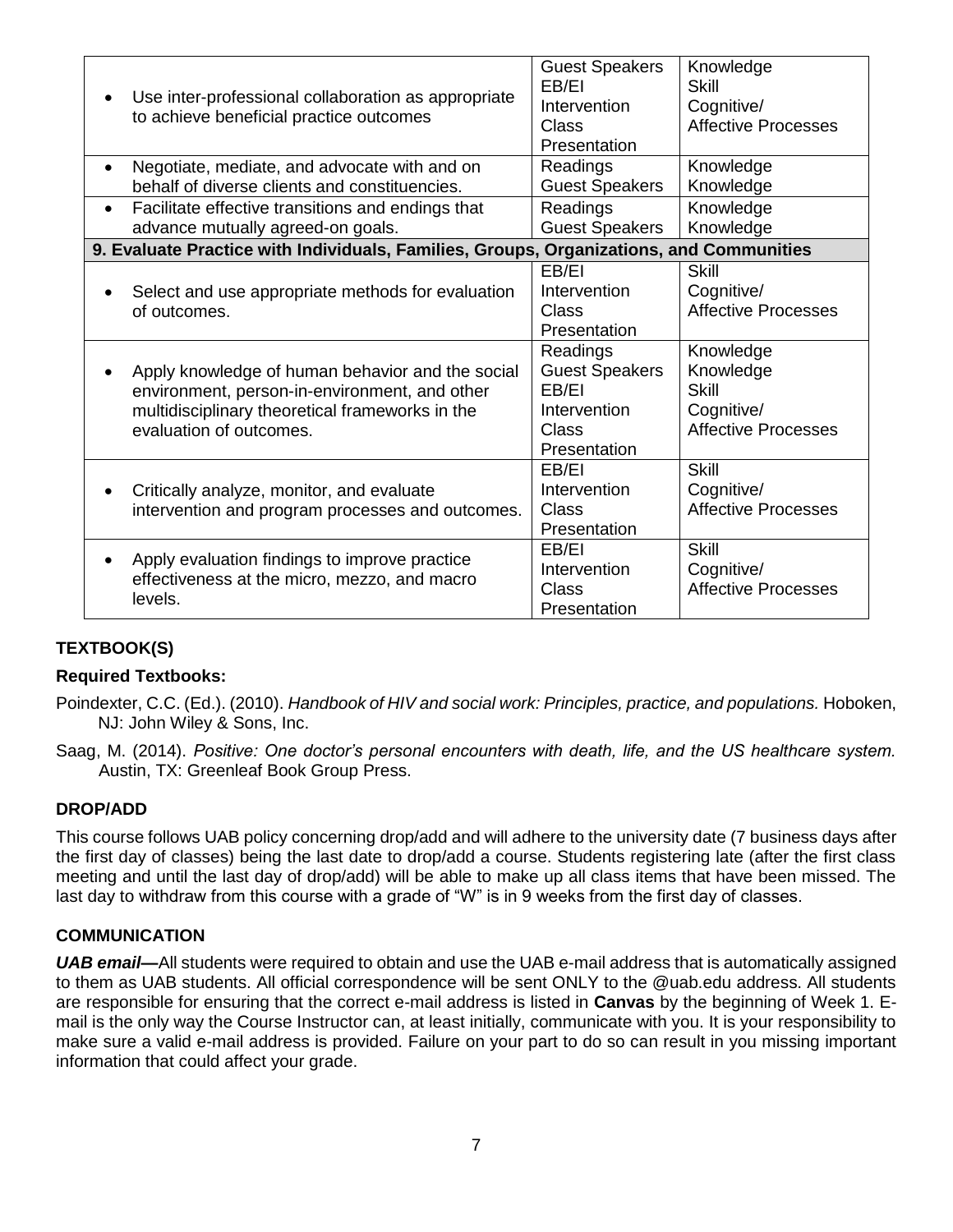# **ONLINE POLICY FOR COURSES WITHIN THE UAB COLLEGE OF ARTS AND SCIENCES**

All courses at the UAB College of Arts and Sciences utilize the Canvas learning environment for online activities. Courses can be accessed via BlazerNET or [http://uab.instructure.com.](http://uab.instructure.com/) In every online course, students should read all information presented in Canvas and check for updates at least once a day.

# **TECHNOLOGY REQUIREMENTS**

In order to be successful in a social work course at UAB, students need reliable technology. Students are responsible for ensuring that their computer is setup properly **before** the start of their online class. Students must have:

- A UAB e-mail account that you can access on a daily basis;
- E-mail software capable of sending and receiving attached files; and
- A personal computer with the ability to install new software (administrator rights), running at least Windows 7 or Mac OS 10.7, capable of running the current version of popular web browsers (Firefox, Chrome, Safari, IE). Students who use older browser versions may have compatibility problems with Canvas.
- Microsoft Word:
- Up-to-date virus protection software, installed and active, to prevent the spread of viruses via the Internet and e-mail;
- Other required software (all free downloads): Adobe Flash Player, Adobe Reader, Java, iTunes (or some other media player such as RealPlayer); and
- Specialized classes may require the installation of additional software. If needed, these requirements will be explained by your Instructor.
- A high-speed Internet connection (cable modem, DSL, etc.).

Students must have access to a working computer and reliable access to the Internet. Not having a computer, computer problems, computer crashes, loss of Internet and/or loss of electricity are not acceptable excuses for late work, incomplete work, or a request for an assignment deadline extension. Students are expected to have a back-up plan in case any of these occur.

#### **TECHNICAL SUPPORT INFORMATION**

If technical problems are experienced, students should immediately contact Canvas support by clicking "Help" in the upper-right corner of the browser when logged into Canvas. Support is available 24/7/365 via a toll-free number (855-778-9969) or chat. If a technical issue arises when submitting any graded assignment or test, students must immediately contact Canvas support as well the instructor. If Canvas support is not contacted at the exact time of the issue, students will not be allowed to re-submit assignments or re-take tests. **Note:** Permission to re-take tests or re-submit assignments will be granted at the instructor's discretion. Students who are unable to login to Canvas or have problems with their UAB email account, should contact the AskIT help desk by calling 205-996-5555.

# **SITE MAP (OR WHERE TO FIND THINGS IN CANVAS)**

Please review the following information to help you find the location of course materials in Canvas.

- Announcements (mid-left menu)–This is the location for announcements from the Course Instructor. Please check this location daily.
- Assignments (mid-left menu)–This section includes access to all assignments for the course. This is where you will submit all of your written work.
- Discussions (mid-left menu)–In this section you will find the general Discussion Questions (DQs), Cyber Café, and other discussions.
- Grades (mid-left menu)–This is where you can view the gradebook.
- Inbox (upper-right menu)–This is where you can read and send any direct messages relating to Canvas courses.
- Modules (mid-left menu)–This is the location for the learning modules. Learning modules contain all materials linked with the tasks outlined in the syllabus. Assignments, exams, and content will be located here.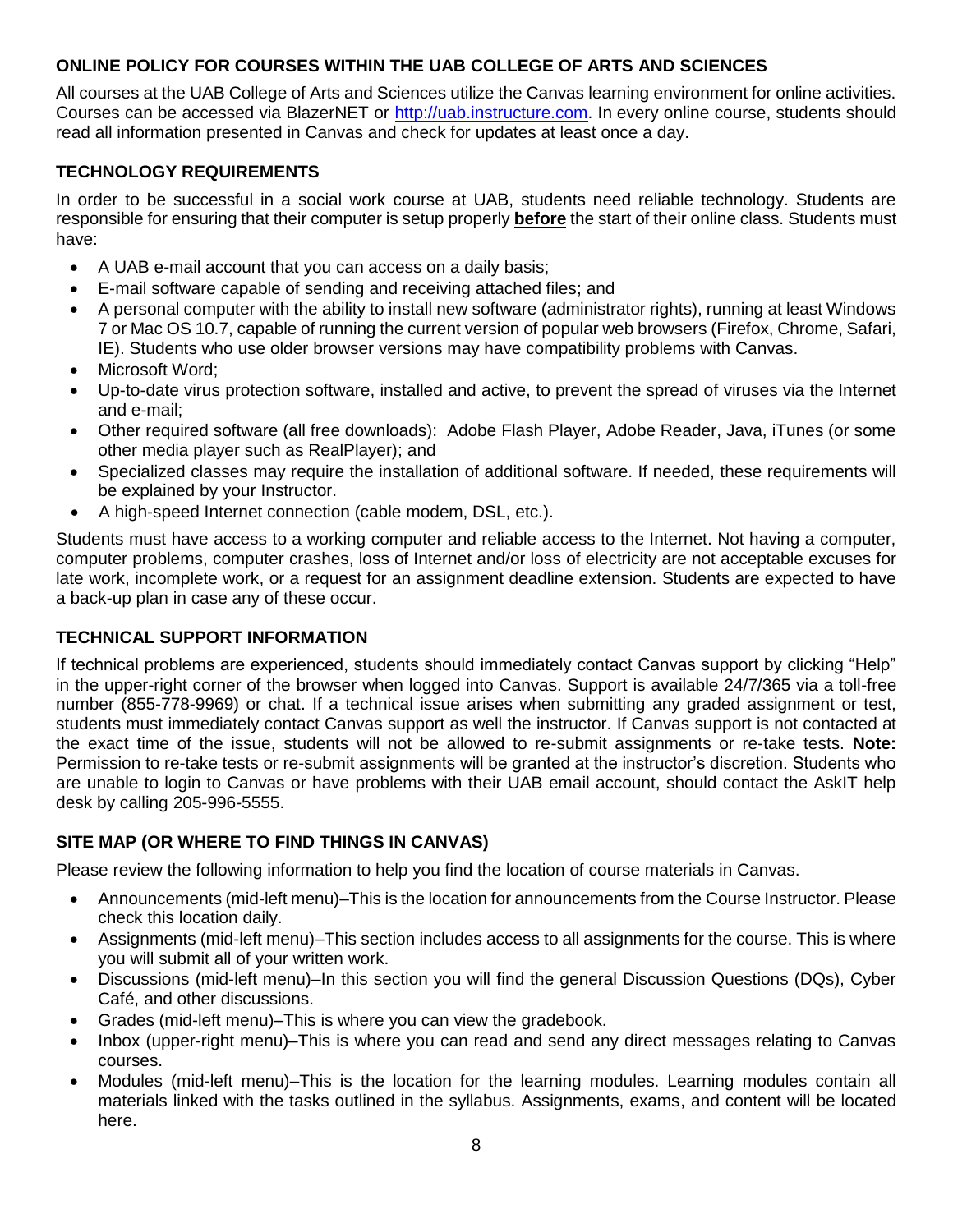- People (mid-left menu)–This section includes a list of individuals enrolled in the course.
- Quizzes (mid-left menu)–This section includes access to all quizzes for the course.
- Syllabus (mid-left menu)–The Course Syllabus for this course can be found in this location as well as the Class Schedule, Classroom Policies, and other important information. Contact information and an introduction to the Course Instructor can be found here. This is the location for links to the UAB Library, APA, and other helpful links.

# **STUDENT EXPECTATION/RESPONSIBILITIES STATEMENT:**

- The Course Syllabus (which includes the Classroom Policies and Class Schedule) provides information that students must comply. An excuse of "not knowing" information covered in the syllabus is not an acceptable excuse for mistakes in this class.
- Students are expected to participate in the online elements of this course. Students can access this course through Canvas at [http://www.uab.edu/online/canvas.](http://www.uab.edu/online/canvas)
- Students are expected to participate in scheduled assignments and learning activities. Completion of scheduled assignments will be used to monitor participation in the course. A student cannot receive credit for this course if s/he does not complete assignments or respond to e-mail requests from the Course Instructor in a timely manner. Regular communication with the Course Instructor is expected.
- Students are expected to submit all assignments to the Course Instructor in Canvas per the due dates and in their respective locations under the Assignments button. Assignments are not accepted in e-mail.
- Students are expected to submit completed assignment. Incomplete assignments will be subject to deduction in points.
- If extenuating circumstances (such as hospitalization or other serious events) prevent the student from completing the assignment by the deadline, the student is required to e-mail the Course Instructor before the deadline on the assignment to discuss alternatives. If this communication does not occur, 10% of the total points available for that assignment will be deducted daily from the assignment until the student turns the assignment in. No assignment will be accepted after the last day of class.
- Students are expected to check their UAB e-mail daily and respond within 48 hours.
- All students are required to obtain and use the UAB e-mail address that is automatically assigned to them as UAB students. All official correspondence (including bills, statements, e-mails from Course Instructors and grades, etc.) will be sent ONLY to the @UAB.edu address. If you do not have an e-mail account, please contact Office of Academic Computing and Technology at 934-7065.
- All students are responsible for ensuring that the correct UAB e-mail address is listed in Canvas by the beginning of Week 1 as well as to ensure that their UAB e-mail account is in proper working order during the entire time they are enrolled at UAB. E-mail is the only way the Course Instructor can, at least initially, communicate with students. It is the student's responsibility to make sure a valid e-mail address is provided. Failure on the student's part to do so can result in the student missing important information that could affect their grade. Students are responsible for the information that is sent to their UAB e-mail account. The Course Instructor will not accept e-mails sent from e-mail accounts other than UAB.
- Students are expected to follow the instructions for each assignment. Instructions for each assignment can be found in Canvas and the course syllabus "assignment" section.
- A deduction in points will be applied to submitted assignments which do not comply with the instructions.
- Students are expected to devote an average of 8 to 12 hours per week outside of class time to the assignments, readings, and projects associated with this class.
- Students are expected to have a back-up plan in the event their computer has operational problems, there is loss of electricity, or there is loss of Internet access. These are not an excuse for late or incomplete submission of assignments, nor are they acceptable reasons for an assignment deadline extension. Most public libraries, school libraries, university libraries, etc., have computers with Internet access and are available for use by the public.
- Students are expected to submit correct, complete assignments. Once an assignment is submitted, it will be graded as is. Therefore, students are expected to triple-check an assignment before submitting it. When a student submits an assignment, s/he is confirming it is complete, the correct assignment, and correctly labelled. Therefore, the student must submit only *completely* completed assignments.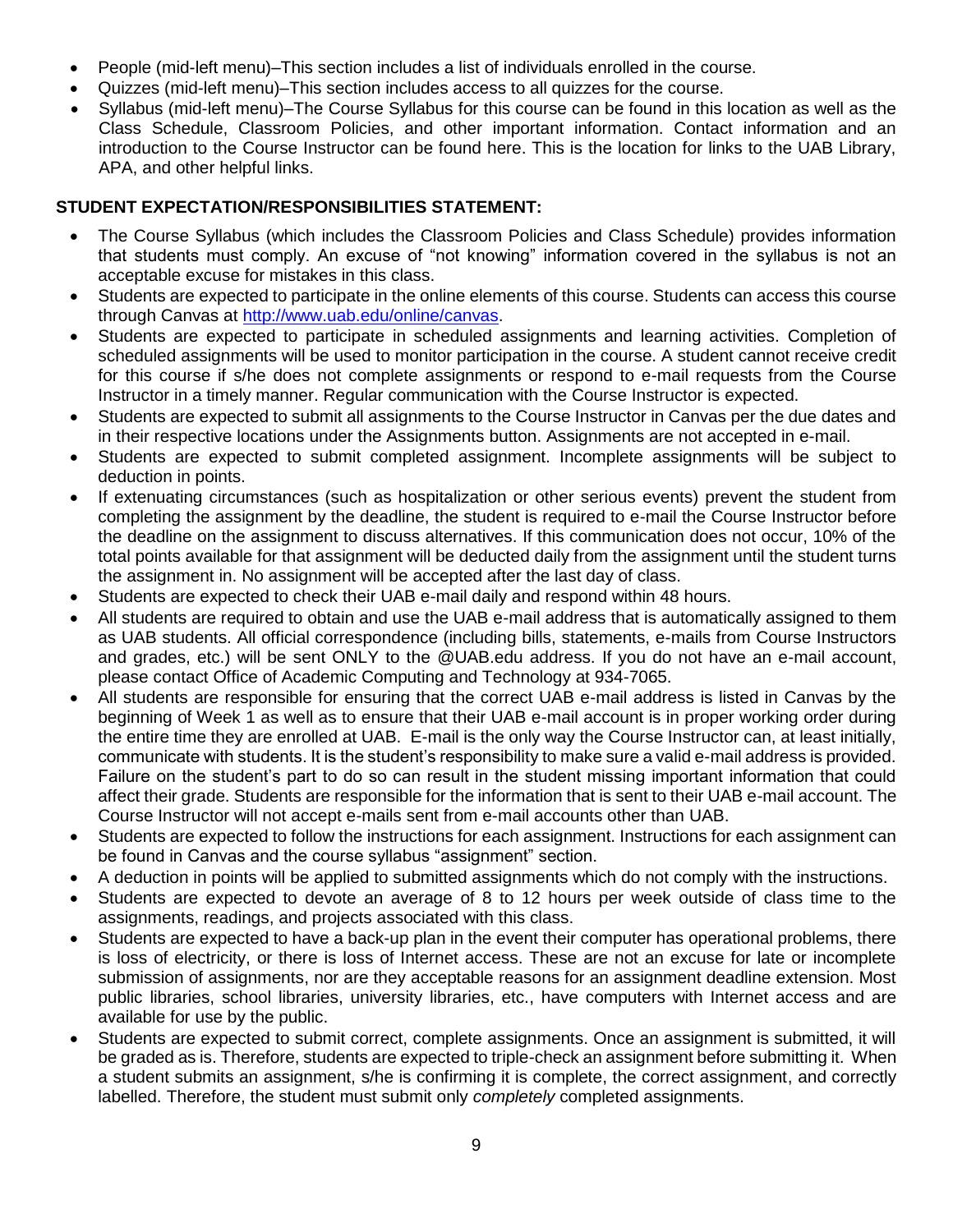- The student is expected to use the UAB e-mail for one-on-one Instructor-student conferencing or to set up an appointment with the Instructor.
- If a student realizes they submitted an assignment by mistake, they must e-mail the Course Instructor prior to the deadline for the assignment AND prior to the assignment being graded and ask that it be deleted. If both requirements are not met, the assignment will be graded as submitted.
- Students in this class will be expected to:
	- o speak and write Standard English;
	- o work cooperatively with others;
	- o possess independent reading and study skills at the university level;
	- o possess basic computer skills; and
	- $\circ$  possess the appropriate computer software and hardware necessary for successful participation in the class.
- Students are expected to participate in this course by following the Course Syllabus, Class Schedule, and any additional information provided by the Course Instructor.
- Students are expected to remain in regular contact with the Course Instructor via Canvas and UAB e-mail as well as through participation in the Discussion Board and submitting of assignments, all in a timely fashion. The Course Instructor will communicate on the Canvas Announcement page, Discussion Board, and/or via UAB e-mail.
- Because instructional materials on the course website may be copyrighted, students may not download materials from the site to their desktops, laptops, or PDAs, or alter or distribute any materials on the course site, unless clearly directed to do so.

# **ACADEMIC MISCONDUCT**

UAB Faculty expects all members of its academic community to function according to the highest ethical and professional standards. Academic dishonesty and misconduct includes, but is not limited to, acts of abetting, cheating, plagiarism, fabrication, and misrepresentation. Candidates are expected to honor the UAB Academic Code of Conduct as detailed in the most current *UAB Undergraduate Catalog*  [\(http://catalog.uab.edu/undergraduate/\)](http://catalog.uab.edu/undergraduate/)*.* Please consult this resource for additional information regarding the specific procedures to be undertaken when a student violates the UAB Academic Code of Conduct.

- ABETTING is helping another student commit an act of academic dishonesty. Allowing someone to copy your quiz answers or use your work as their own are examples of abetting.
- CHEATING is the unauthorized use or attempted use of unauthorized materials, information, study aids, the work of others, or computer-related information.
- PLAGIARISM means claiming as your own the ideas, words, data, computer programs, creative compositions, artwork, etc., done by someone else. Examples include improper citation of referenced works, the use of commercially available scholarly papers, failure to cite sources, or copying another person's ideas.
- FABRICATION means presenting falsified data, citations, or quotations as genuine.
- MISREPRESENTATION is falsification, alteration, or the misstatement of the contents of documents, academic work, or other materials related to academic matters, including work substantially done for one class as work done for another without receiving prior approval from the Instructor.

# **TURNITIN**

UAB reserves the right to use electronic means to detect and help prevent plagiarism. By enrolling at UAB, students agree to have course documents submitted to [www.Turnitin.com](http://www.turnitin.com/) or other means of electronic verification. All materials submitted to Turnitin.com will become source documents in Turnitin.com's restricted access database, solely for the purpose of detecting plagiarism in such documents. Students may be required by instructors to individually submit course documents electronically to Turnitin.com.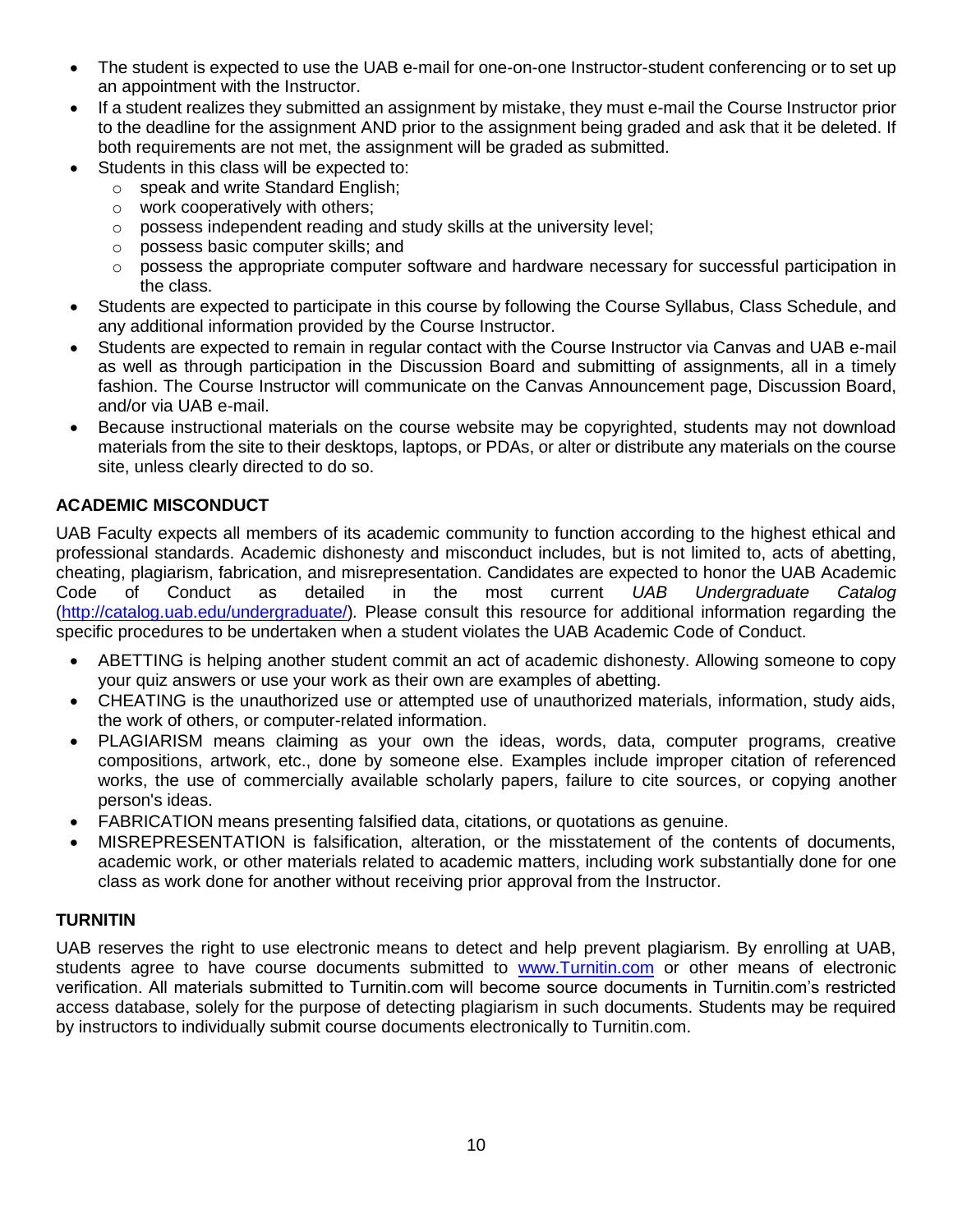# **EARLY ALERT SYSTEM (EAS)**

The EAS is designed to help students be more successful academically at UAB. If you receive an e-mail with EAS in the title, please open it, read it, and take advantage of the support that UAB offers to all students. UAB is committed to ensuring that students receive academic support and that students are aware of the resources available that will assist them in successfully completing their degree program.

#### **LIBRARY SUPPORT**

The Libraries at UAB provide access to materials and services that support the academic programs. The address of the UAB Library Website i[s http://www.mhsl.uab.edu.](http://www.mhsl.uab.edu/) This site provides access to the resources of all Campus and Regional Libraries, as well as to resources such as the Library's Catalog and Databases.

#### **WEATHER OR OTHER EMERGENCIES**

During any actual emergency or severe weather situation, this site [www.uab.edu/emergency](http://www.uab.edu/emergency) will be the official source of UAB information. In addition, the UAB Emergency Management Team will use B-ALERT, the university's emergency notification system, to communicate through voice calls, SMS text messages and e-mails to the entire campus all at the same time. B-ALERT also integrates with Facebook and Twitter. To register for B-ALERT or update your existing information in the system, go to [www.uab.edu/balert.](http://www.uab.edu/balert) All registration is connected to your BlazerID.

#### **DSS ACCESSIBILITY STATEMENT**

UAB is committed to providing an accessible learning experience for all students. If you are a student with a disability that qualifies under Americans with Disabilities Act (ADA) and Section 504 of the Rehabilitation Act, and you require accommodations, please contact Disability Support Services for information on accommodations, registration and procedures. Requests for reasonable accommodations involve an interactive process and consist of a collaborative effort among the student, DSS, faculty and staff. If you are registered with Disability Support Services, please contact DSS to discuss accommodations that may be necessary in this course. If you have a disability but have not contacted Disability Support Services, please call 934-4205 or visit <http://www.uab.edu/dss> or Hill Student Center Suite 409.

#### **TITLE IX STATEMENT**

The University of Alabama at Birmingham is committed to providing an environment that is free from sexual misconduct, which includes gender-based assault, harassment, exploitation, dating and domestic violence, stalking, as well as discrimination based on sex, sexual orientation, gender identity, and gender expression. If you have experienced any of the aforementioned conduct we encourage you to report the incident. UAB provides several avenues for reporting. For more information about Title IX, policy, reporting, protections, resources and supports, please visit <http://www.uab.edu/titleix> for UAB's Title IX Policy, UAB's Equal Opportunity, AntiHarassment Policy and Duty to Report and Non-Retaliation Policy.

#### **COURSE CONTENT AND SCHEDULE CHANGE**

The Course Schedule reflects expected class progress in course subject matter and is considered tentative. The Course Schedule is subject to change in content and scope at the Course Instructor's discretion.

# **NON-HARASSMENT, HOSTILE WORK/CLASS ENVIRONMENT**

The UAB College of Arts and Sciences expects students to treat fellow students, their Course Instructors, other UAB faculty, and staff as adults and with respect. No form of hostile environment or harassment will be tolerated by any student or employee.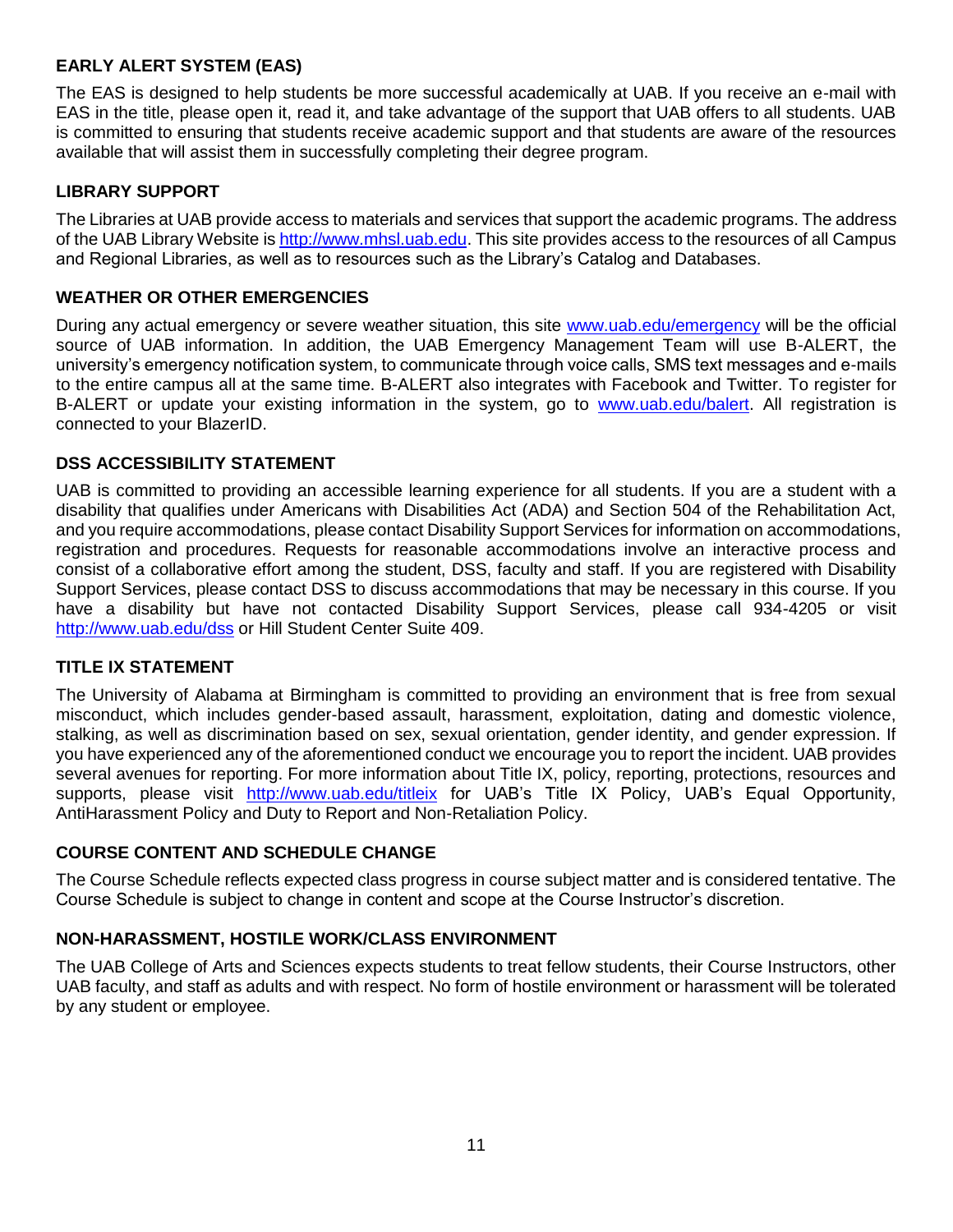#### **COURSE REQUIREMENTS/DETAILS**

# **A. Classroom Expectations / Non-Academic Student Conduct Policy**

The Non-Academic Student Conduct Policy requires that students behave in a manner that is conducive to a teaching/learning environment. Students who engage in behavior that is disruptive or obstructive to the teaching/learning environment will be subject to disciplinary sanctions outlined by the Non-Academic Student Conduct policy. Disruptive/obstructive behavior is not limited to and may include the following: Physical abuse, verbal abuse, threats, stalking, intimidation, harassment, hazing, possession of controlled substances, and/or possession of alcoholic beverages. The Non-Academic Student Conduct Policy [\(http://www.uab.edu/students/services/advocacy-rights-and-conduct/student-conduct\)](http://www.uab.edu/students/services/advocacy-rights-and-conduct/student-conduct) will be followed in the event of non-academic misconduct. Please review this policy as you will be expected to participate within it.

Please turn mobile phones and pagers off or to a non-audible mode during class. Use of any tobacco product is not permissible in the classroom. Professional behavior is expected, especially courtesy and respect. Food and drink are restricted in classrooms with technology equipment.

# **B. Attendance Policy**

Attendance is expected in accordance with University policy. You are expected to be in attendance and on-time for all scheduled classes unless there is a valid reason for an absence.

# **C. Religious Holidays**

Please alert the Course Instructor to any absences you may accrue resulting from observance of religious holidays.

# **D. Writing Standards**

See P.O.W.E.R. UP for Better Writing (Appendix 1) for guidance on planning and completing written assignments. Additionally, students may refer to the very helpful and accurate Purdue On-line Writing Lab (OWL) for APA samples [\(http://owl.english.purdue.edu/owl/resource/560/01/U30T\)](http://owl.english.purdue.edu/owl/resource/560/01/U30T). Additionally, I highly recommend to you the University Writing Center. The UWC is located in Sterne Library 175 with office hours that vary by semester. For more information, visit their website at: [http://www.uab.edu/writingcenter/.](http://www.uab.edu/writingcenter/)

# **E. Copyright Issues**

Materials presented digitally may be subject to copyright protection. Please use them in accordance with good judgment and within legal and ethical guidelines.

# **F. Grading Scale**

The following grading scale will be used to determine grades:

|                    | п<br>D  | ີ            |         |           |
|--------------------|---------|--------------|---------|-----------|
| $100\%$<br>$90% -$ | 80%-89% | 79%<br>70%-, | 60%-69% | Below 60% |

# **G. Participation Policy**

All students enrolled in this course are expected to submit assignments on time and participate in discussion groups.

# **H. Class Format**

A variety of instructional methods will be used in this course. Among these are lectures, videos and use of contemporary media, experiential exercises, and role playing. In addition, students may engage in self-critique, as well as critique of one another in the areas of skills, values, and knowledge. Throughout the semester, students may complete a variety of assessment instruments; if used, these will promote student self-learning. The Instructor will make a continuous effort, throughout the semester, to assist students in appreciating and understanding the unique and varied perspectives of the recipients of social work services.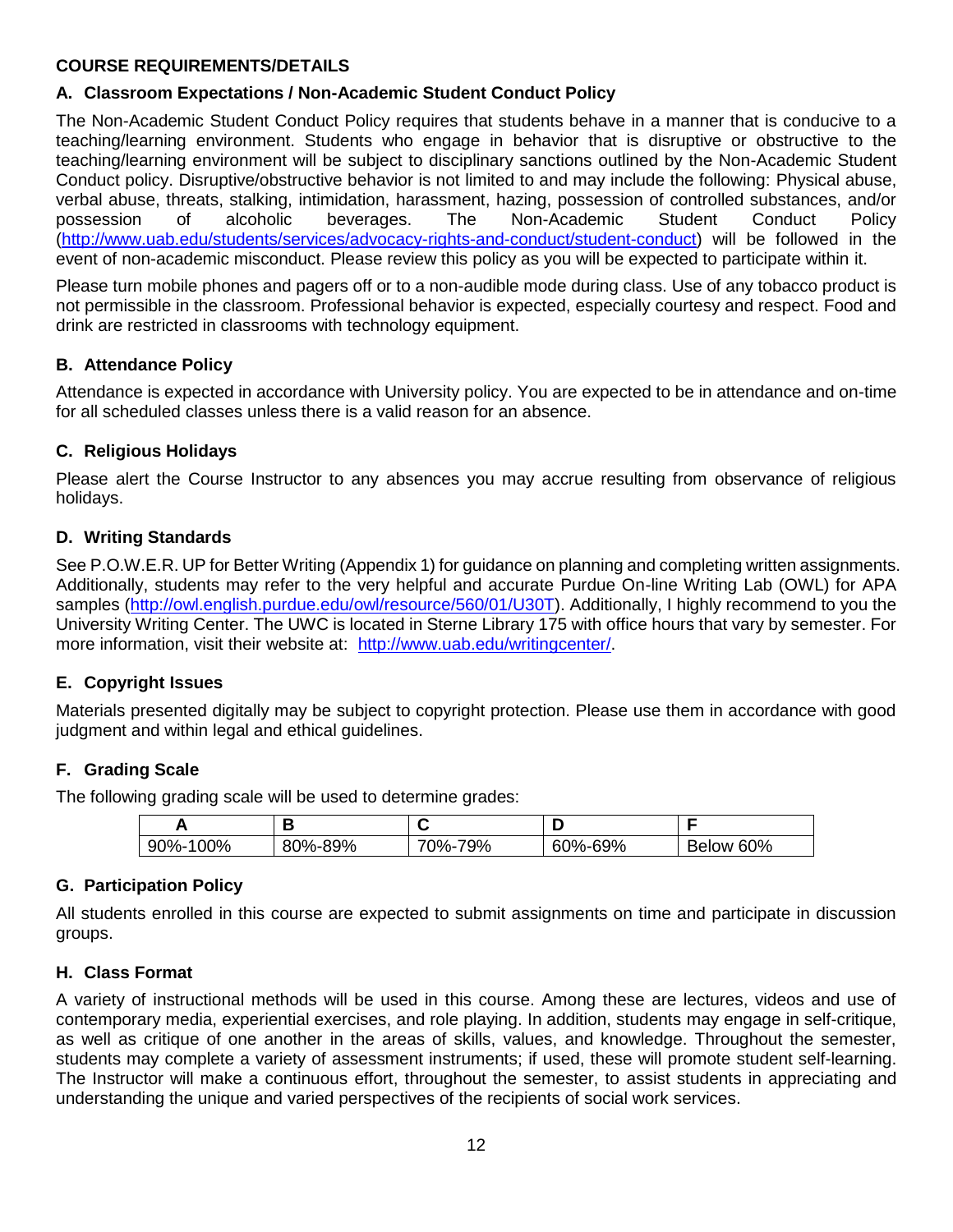# **I. Assignment and Course Grading**

#### **Assignments**

**All assignments must be submitted by 11:59 p.m. on the date due.** *As a rule, no papers or assignments*  **will be accepted late**. Only those assignments pre-discussed with the Instructor will be accepted late without penalty. In all situations, arrangements must be made with the Instructor in advance.

| <b>Assignment</b>                                                          | Grade % | Due Date      |
|----------------------------------------------------------------------------|---------|---------------|
| HIV Knowledge Pre-Questionnaire (HIV-KQ-18)                                | 5%      | 1/17          |
| Reaction Paper - Learning Module 1<br>And the Band Played On               | 15%     | 1/31          |
| Reaction Paper - Learning Module 2<br>Health Disparities in HIV            | 15%     | 2/21          |
| Reaction Paper - Learning Module 3<br><b>Guest Speakers</b>                | 15%     | 3/13          |
| Reaction Paper - Learning Module 4<br>The HIV Continuum of Care            | 15%     | 4/17          |
| Evidence-Based/Evidence-Informed Intervention<br><b>Class Presentation</b> | 30%     | $4/14 - 4/21$ |
| HIV Knowledge Post-Questionnaire (HIV-KQ-18)                               | 5%      | 4/28          |

#### **Total Points Possible: 100**

Detailed instructions for completing each assignment will be provided by the Professor during the course of the semester.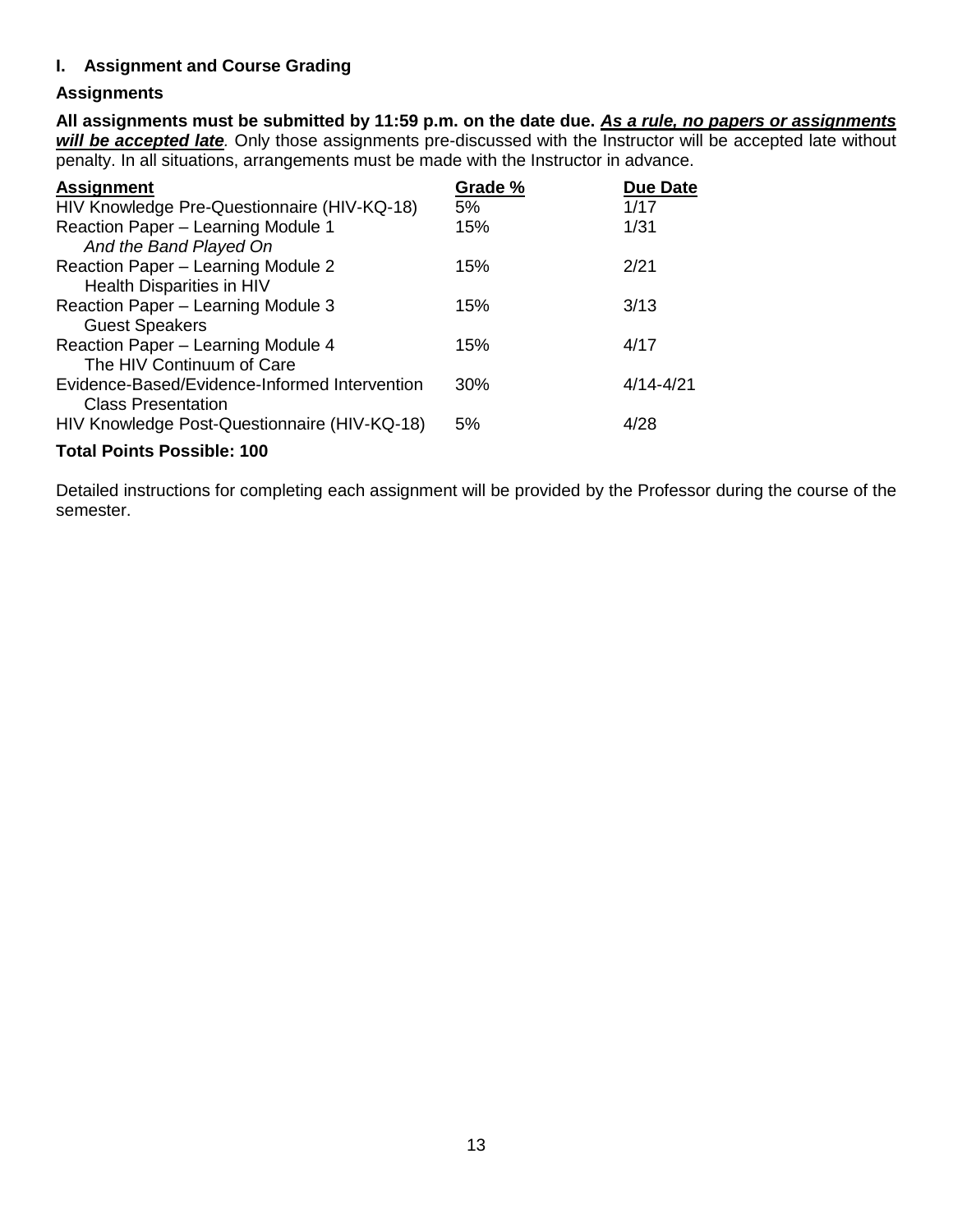# **TENTATIVE\* SESSIONS, READINGS, AND TOPICS**

#### **\*Subject to Change**

The following outline is provided as a guide, however variations may occur. Class content and reading content may not always be congruent for the same class, although effort is made to assure that this is so. Reading was distributed throughout the semester in such a manner so as to try and "even-out" the workload from week to week. Usually, lectures and class activities will be intended as supplemental to the reading. This means that it is assumed you will complete the reading and will bring any questions or concerns to class assertively (in other words, request the opportunity to ask questions, if necessary). **Lack of discussion of reading in class does not mean it is not important.** Class time will supplement the knowledge accumulated through reading, and class content will not and is not intended to replace the knowledge you gain through reading and self-study.

| <b>Week</b>    | <b>Date</b> | <b>Reading(s)/Assignment(s)</b><br>These are readings and assignments that should be completed before the corresponding<br>class session and date OR by the standard weekly submission deadline (Friday at 11:59<br>$p.m.$ ).                                                                                                                                                                                                                                                                                           |
|----------------|-------------|-------------------------------------------------------------------------------------------------------------------------------------------------------------------------------------------------------------------------------------------------------------------------------------------------------------------------------------------------------------------------------------------------------------------------------------------------------------------------------------------------------------------------|
|                |             | Learning Module 1: HIV Basics and Social Work Principles                                                                                                                                                                                                                                                                                                                                                                                                                                                                |
| 1              | 1/14        | [ ] Introductions<br>[ ] Syllabus Review<br>[ ] And the Band Played On (1993; Directed by Roger Spottiswoode); Running time=141<br>Minutes (View in class)<br>] HIV Knowledge Questionnaire (HIV-KQ-18) DUE on 1/17                                                                                                                                                                                                                                                                                                     |
| $\overline{2}$ | 1/21        | [ ] Poindexter, Chapters 1-2 & 4: Underlying Principles of Helping in the HIV Field / HIV<br>History, Illness, Transmission, and Treatment / The Human Rights Framework Applied<br>to HIV Services and Policy<br>[ ] Alexander: AIDS in Alabama: The First 1000 Days<br>Available at: http://www.alabamapublichealth.gov/hiv/assets/HIV_1000Days.pdf<br>[ ] Optional: 4th Annual Jefferson County HIV/AIDS Service Providers Collaborative<br>Meeting - UAB Alumni House, 1/24 from 11:00 a.m.-3:30 p.m. CEUs provided. |
| 3              | 1/28        | [ ] Poindexter, Chapters 3 & 13-14: Cultural Competence and HIV / Women and HIV in the<br>U.S.: From Invisible to Self-Determined / HIV Prevention and Services for Gay,<br>Bisexual, and Other Men Who Have Sex with Men: Now is Still the Time<br>[ ] Saag, Chapters 1-6 & 10<br>Reaction Paper #1 - And the Band Played On DUE on 1/31                                                                                                                                                                               |
|                |             | Learning Module 2: Specific Vulnerable Populations                                                                                                                                                                                                                                                                                                                                                                                                                                                                      |
| 4              | 2/4         | [ ] Poindexter, Chapters 15 & 16: The Impact of HIV on Children and Adolescents / HIV-<br>Infected and HIV-Affected Midlife and Older Persons<br>[ ] Guest Speaker: Dr. Samantha Hill, Instructor, UAB Department of Pediatrics/Division of<br>Adolescent Medicine and UAB Family Clinic at Children's of Alabama                                                                                                                                                                                                       |
| 5              | 2/11        | [ ] Poindexter, Chapters 17 & 18: HIV and Black and African American Communities in the<br>Twenty-first Century / Latinos and HIV: A Framework to Develop Evidence-Based<br><b>Strategies</b><br>Guest Speaker: Jean Hernandez, MA, Latino Outreach Coordinator, AIDS Alabama                                                                                                                                                                                                                                           |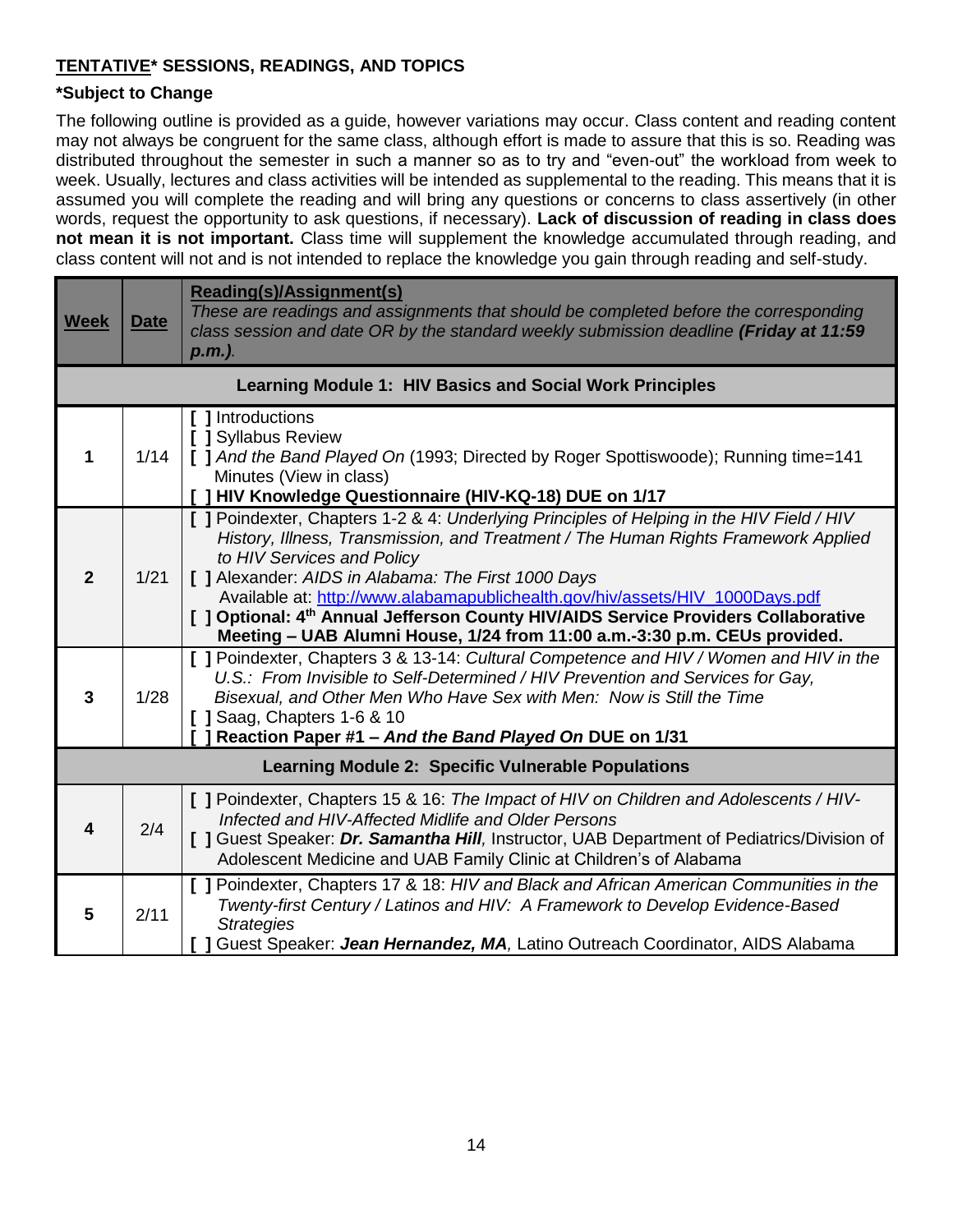| <b>Week</b> | <b>Date</b> | <b>Reading(s)/Assignment(s)</b><br>These are readings and assignments that should be completed before the corresponding<br>class session and date OR by the standard weekly submission deadline (Friday at 11:59<br>$p.m.$ ).                                                                                                                                                                                                                                                                                                                                      |
|-------------|-------------|--------------------------------------------------------------------------------------------------------------------------------------------------------------------------------------------------------------------------------------------------------------------------------------------------------------------------------------------------------------------------------------------------------------------------------------------------------------------------------------------------------------------------------------------------------------------|
|             |             | Learning Module 3: Social Work Practice in HIV                                                                                                                                                                                                                                                                                                                                                                                                                                                                                                                     |
| 6           | 2/18        | [ ] Poindexter, Chapters 5-7: HIV-Related Case Management / HIV-Related Crisis<br>Intervention and Counseling / HIV Social Work Roles, Tasks, and Challenges in Health<br><b>Care Settings</b><br>[ ] Saag, Chapters 7-8<br>[ ] Guest Speaker: Kathy Gaddis, MSW, LiCSW, PIP - Social Services Coordinator, UAB<br>1917 Clinic<br>[ ] Tour of UAB 1917 Clinic - Class will meet at the 1917 Clinic in the Community Care<br>Building (CCB), Room 147 located at 908 20th Street, South<br>Reaction Paper #2 - Health Disparities in HIV DUE on 2/21                |
| 8           | 2/25        | [ ] Poindexter, Chapter 8: HIV-Related Group Work and Family Support<br>[ ] It's My Party (1996; Directed by Randal Kleiser); Running time=110 minutes                                                                                                                                                                                                                                                                                                                                                                                                             |
| 9           | 3/3         | [ ] Poindexter, Chapters 11: HIV-Related Political and Legislative Intervention<br>[ ] Guest Speaker: <i>Emma Kay, PhD, MSW</i> – Researcher V, UAB Department of Social<br><b>Work</b>                                                                                                                                                                                                                                                                                                                                                                            |
| 10          | 3/10        | [ ] Poindexter, Chapter 9: Administration of HIV Services: Program Development,<br>Management, and Fund Development<br>$[$ ] Saag, Chapters $9 & 11-12$<br>[ ] Guest Speaker: Karen Musgrove, MEd, LPC - Executive Director, Birmingham AIDS<br>Outreach (BAO)<br>[ ] Tour of BAO - Class will meet at BAO located at 205 32 <sup>nd</sup> Street, South<br>[ ] Reaction Paper #3 - Learning Module 3 Guest Speakers DUE on 3/13                                                                                                                                   |
|             |             | Spring Break - No class meeting on 3/17!                                                                                                                                                                                                                                                                                                                                                                                                                                                                                                                           |
|             |             | Learning Module 4: The HIV Continuum of Care                                                                                                                                                                                                                                                                                                                                                                                                                                                                                                                       |
| 12          | 3/24        | [ ] Gardner, EM, et al. (2010). The spectrum of engagement in HIV care and its relevance<br>to test-and-treat strategies for prevention of HIV infection. Clinical Infectious Diseases,<br>52(6), 793-800.<br>[ ] Treatment Action Group. (2015). Toward comprehensive HIV prevention service delivery<br>in the United States: An action plan.<br>Saag, Chapters 13-14                                                                                                                                                                                            |
| 13          | 3/31        | [ ] Readings regarding HIV Testing, Counseling, and Linkage to Primary Medical Care TBD<br>J Readings regarding Retention and Re-Engagement in HIV Primary Medical Care TBD<br>] Saag, Chapters 15-16<br>[ ] Patient Simulations - Class will convene in Quarterback Tower (QT), Room TBD<br>located at 601 19 <sup>th</sup> Street, South; after completion of the simulation, we will<br>reconvene in the Bevill Biomedical Research Building (BBRB), Room 256A<br>(Center for AIDS Research, CFAR) Conference Room) located at 845 19th Street,<br><b>South</b> |
| 14          | 4/7         | [ ] Readings regarding Antiretroviral Therapy and Viral Suppression TBD<br>[ ] Saag, Chapters 17-19<br>[ ] Guest Speaker: Michael Mugavero, MD, MHSc, Professor, School of Medicine / Co-<br>Director, CFAR<br>Class will meet in BBRB Room 256A (CFAR Conference Room) located at 845 19th<br><b>Street, South</b>                                                                                                                                                                                                                                                |